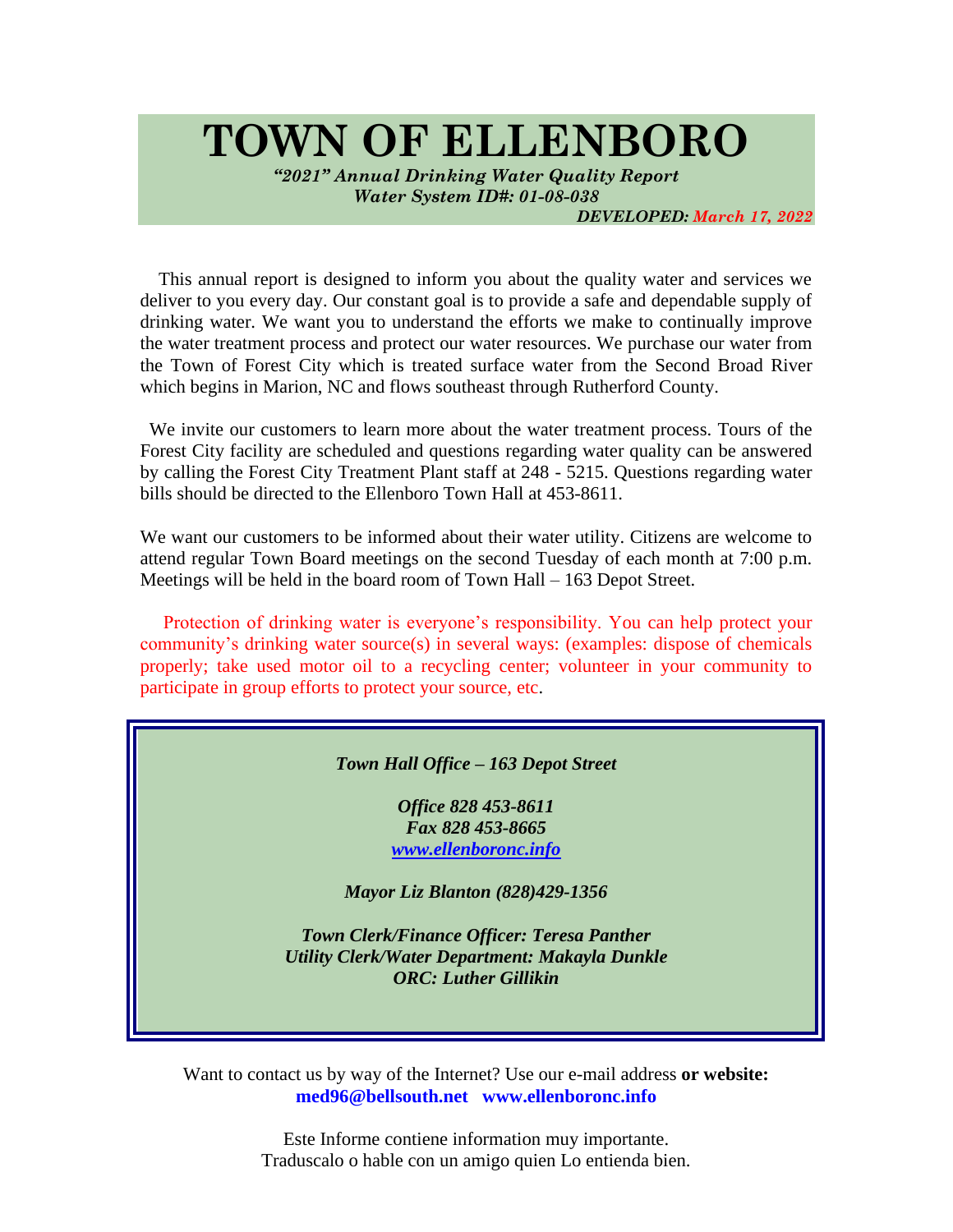All sources of drinking water are subject to potential contamination by substances that are naturally occurring or man made. Contaminants that may be present in source water include microbial contaminants, such as viruses and bacteria, which may come from sewage treatment plants, septic systems, agricultural livestock operations, and wildlife; inorganic contaminants, such as salts and metals, which can be naturally-occurring or result from urban storm water runoff, industrial or domestic wastewater discharges, oil and gas production, mining, or farming; pesticides and herbicides, which may come from a variety of sources such as agriculture, urban storm water runoff, and residential uses; organic chemical contaminants, including synthetic and volatile organic chemicals, which are by-products of industrial processes and petroleum production, and can also come from gas stations, urban storm water runoff, and septic systems; and radioactive contaminants, which can be naturally-occurring or be the result of oil and gas production and mining activities.

 All drinking water, including bottled water, may reasonably be expected to contain at least small amounts of some contaminants. The presence of contaminants does not necessarily indicate that the water poses a health risk. More information about contaminants and potential health effects can be obtained by calling the Environmental Protection Agency's Safe Drinking Water Hotline at 1-800-426-4791.

> *Physical & Mineral Characteristics for Calendar Year 2021*

| <b>Constituent</b>     | Annual Avg. | <b>MCL</b> |
|------------------------|-------------|------------|
| pH, Standard Units     | 7.54        | TT         |
| Alkalinity, mg/l       | 19.1        | N/A        |
| Chlorine, mg/l         | 1.14        | 4.0        |
| Hardness-EDTA, mg/l    | 19.8        | N/A        |
| Iron, $mg/l$           | ND          | .30        |
| Manganese, mg/l        | .013        | .05        |
| Sodium, mg/l           | 10          | N/A        |
| Sulfate, mg/l          | ND          | 250        |
| Temperature, degrees C | 18.1        | N/A        |

In this table you will find many terms and abbreviations you might not be familiar with. To help you better understand these terms we've provided the following definitions:

*Non-Detects (ND)* - laboratory analysis indicates that the constituent is not present.

*Parts per million (ppm) or Milligrams per liter (mg/l)* - one part per million corresponds to one minute in two years or a single penny in \$10,000.

*Parts per billion (ppb) or Micrograms per liter* - one part per billion corresponds to one minute in 2,000 years, or a single penny in \$10,000,000.

*Picocuries per liter (pCi/L)* - picocuries per liter is a measure of the radioactivity in water.

*Nephelometric Turbidity Unit (NTU)* - nephelometric turbidity unit is a measure of the clarity of water. Turbidity in excess of 5 NTU is just noticeable to the average person.

*Action Level* - the concentration of a contaminant which, if exceeded, triggers treatment or other requirements which a water system must follow.

*Treatment Technique (TT)* - a treatment technique is a required process intended to reduce the level of a contaminant in drinking water.

*Maximum Contaminant Level* - the "Maximum Allowed" (MCL) is the highest level of a contaminant that is allowed in drinking water. MCLs are set as close to the MCLGs as feasible using the best available treatment technology.

*Maximum Contaminant Level Goal* - the "Goal" (MCLG) is the level of a contaminant in drinking water below which there is no known or expected risk to health. MCLGs allow for a margin of safety.

*Locational Running Annual Average (LRAA)* – The average of sample analytical results for samples taken at a particular monitoring location during the previous four calendar quarters under the Stage 2 Disinfectants and Disinfection Byproducts Rule.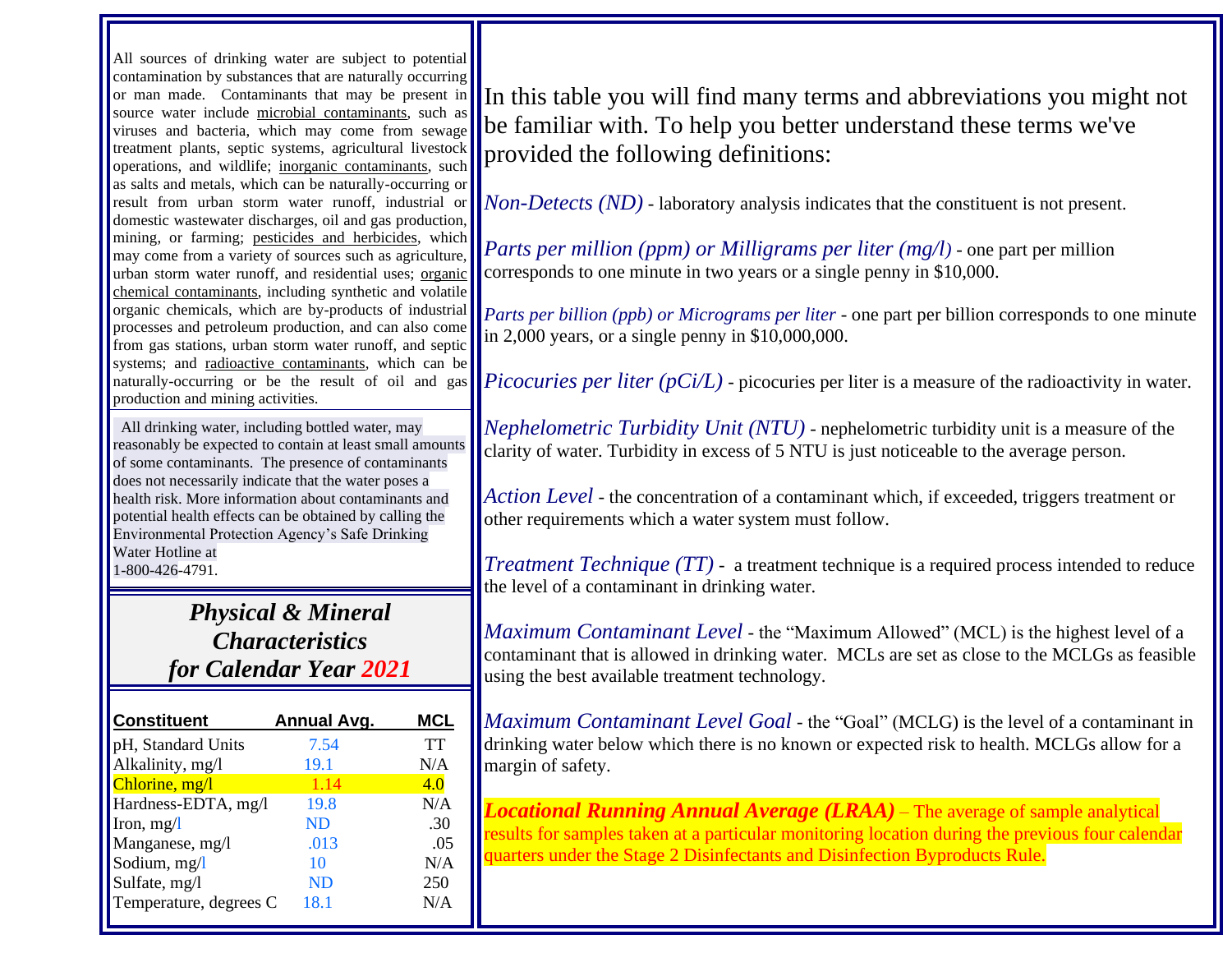#### *Facts and Figures*

**The Town of Forest City is required to test for over 100 contaminants to make sure that the water you drink is safe. Also the Town Of Ellenboro routinely monitors for contaminants.** We are pleased to report for the calendar year 2021 the water delivered to your homes and businesses complied with all State and Federal requirements. The following regulated **contaminants were detected in our finished drinking water as analyzed between January 1st and December 31st , 2021, unless otherwise noted. The EPA has determined your water is**  SAFE at these levels. There were numerous contaminants tested for but not detected. Finished water is the water that leaves our treatment plant and is distributed throughout the **system.**

| бумени,<br><b>Contaminant &amp; Unit</b>           | <b>Violation</b> | Avg                   | <b>RANGE</b>  | $\boldsymbol{M}$ | $\boldsymbol{M}$                            | <b>Likely Source of Contamination</b>                                                                                                                                                                                                                               |  |  |  |
|----------------------------------------------------|------------------|-----------------------|---------------|------------------|---------------------------------------------|---------------------------------------------------------------------------------------------------------------------------------------------------------------------------------------------------------------------------------------------------------------------|--|--|--|
|                                                    | Y/N              | or                    |               | $\pmb{C}$        | $\boldsymbol{C}$                            |                                                                                                                                                                                                                                                                     |  |  |  |
|                                                    |                  | Level                 | LOW HIGH      | L                | $\overline{L}$                              |                                                                                                                                                                                                                                                                     |  |  |  |
|                                                    |                  | <b>Detected</b>       |               | G                |                                             |                                                                                                                                                                                                                                                                     |  |  |  |
| <b>Regulated at the Treatment Plant</b>            |                  |                       |               |                  |                                             |                                                                                                                                                                                                                                                                     |  |  |  |
| Barium, mg / 1                                     | N <sub>o</sub>   | N/D                   |               | 2                | $\overline{2}$                              | Discharge of drilling wastes; discharge from metal refineries; erosion of<br>natural deposits                                                                                                                                                                       |  |  |  |
| Fluoride, $mg/1$                                   | N <sub>o</sub>   | .61                   |               | $\overline{4}$   | $\overline{4}$                              | Erosion of natural deposits; water additive which promotes strong teeth;<br>discharge from fertilizer and aluminum factories                                                                                                                                        |  |  |  |
| Turbidity, NTU *                                   | N <sub>o</sub>   | .053<br>$\frac{1}{2}$ |               | N/A              |                                             | Soil runoff: Turbidity is a measure of the cloudiness of the water. We monitor<br>it because it is a good indicator of the effectiveness of our filtration system.<br>The turbidity rule requires that 95% or more of the monthly samples must be<br>below 0.3 NTU. |  |  |  |
| Beta/photon emitters, pCi / L **                   | N <sub>o</sub>   | N/D                   |               | $\overline{0}$   | 50                                          | Decay of natural and man-made deposits                                                                                                                                                                                                                              |  |  |  |
| Alpha emitters, pCi / L **                         | N <sub>o</sub>   | N/D                   |               | $\overline{0}$   | 15                                          | Erosion of natural deposits                                                                                                                                                                                                                                         |  |  |  |
| <b>Regulated at the Customer's Tap</b>             |                  |                       |               |                  |                                             |                                                                                                                                                                                                                                                                     |  |  |  |
| Copper, mg $/1$ ***                                | N <sub>o</sub>   | 0.01<br>***           | $.0054-.0151$ | 1.3              | $AL=1.3$                                    | Corrosion of household plumbing systems; erosion of natural deposits;<br>leaching from wood preservatives.<br>No sampling sites exceeded the Action Level                                                                                                           |  |  |  |
| Lead, mg $/1$ ***                                  | N <sub>o</sub>   | <b>ND</b><br>***      | ND            | $\overline{0}$   | $AL=15$                                     | Corrosion of household plumbing systems, erosion of natural deposits.<br>No sampling sites exceeded the Action Level                                                                                                                                                |  |  |  |
| <b>Disinfectant By-products Precursors Removal</b> |                  |                       |               |                  |                                             |                                                                                                                                                                                                                                                                     |  |  |  |
| ~ TTHM [Total Trihalomethanes],<br>ppb             | N <sub>o</sub>   | 30<br>****            | 18-39         | $\overline{0}$   | 80                                          | By-product of drinking water chlorination.<br>Values from 18 to 85 ppb in the distribution system                                                                                                                                                                   |  |  |  |
| ~~ HAA5 [Total Haloacetic Acids],<br>ppb           | N <sub>o</sub>   | 20<br>****            | $15-16$       | $\overline{0}$   | 60                                          | By-product of drinking water chlorination.<br>Values from 10 to 105 ppb in the distribution system.                                                                                                                                                                 |  |  |  |
| TOC's [Total Organic Carbon], ppm                  | No               | 0.110<br>(LRAA)       | $N/D$ 1.33    | 2.0              | <b>TT</b>                                   | Naturally present in the environment.                                                                                                                                                                                                                               |  |  |  |
|                                                    |                  |                       |               |                  | <b>Regulated in the Distribution System</b> |                                                                                                                                                                                                                                                                     |  |  |  |
| <b>Total Coliform Bacteria</b>                     | N <sub>o</sub>   | $\bf{0}$              |               | $\overline{0}$   |                                             | Human and animal fecal waste; indigenous sources such as vegetation;<br>bacterial regrowth                                                                                                                                                                          |  |  |  |
| <b>Total Asbestos (MFL)</b>                        | N <sub>o</sub>   | < 0.18                |               |                  | $\overline{7}$                              | Decay of asbestos cement water mains' erosion of natural deposits                                                                                                                                                                                                   |  |  |  |

*~ For TTHM: Some people who drink water containing trihalomethanes in excess of the MCL over many years may experience problems with their liver, kidneys, or central nervous systems, and may have an increased risk of getting cancer.*

*~ ~ For HAA5: Some people who drink water containing haloacetic acids in excess of the MCL over many years may have an increased risk of getting cancer.*

#### *Summarized results for calendar year 2021*

\* The highest finished water turbidity reading for the year was **.09 NTU.**

 **\*\* Samples were analyzed 01/27/2022. Next required sampling is in January 2030.**

\*\*\* Lead and Copper are determined to the 90th percentile. Lead and copper samples were analyzed during **2021**. Next required sampling is **2024**.

\*\*\*\* These compounds are components of the total trihalomethanes, therefore no individual MCL has been established.